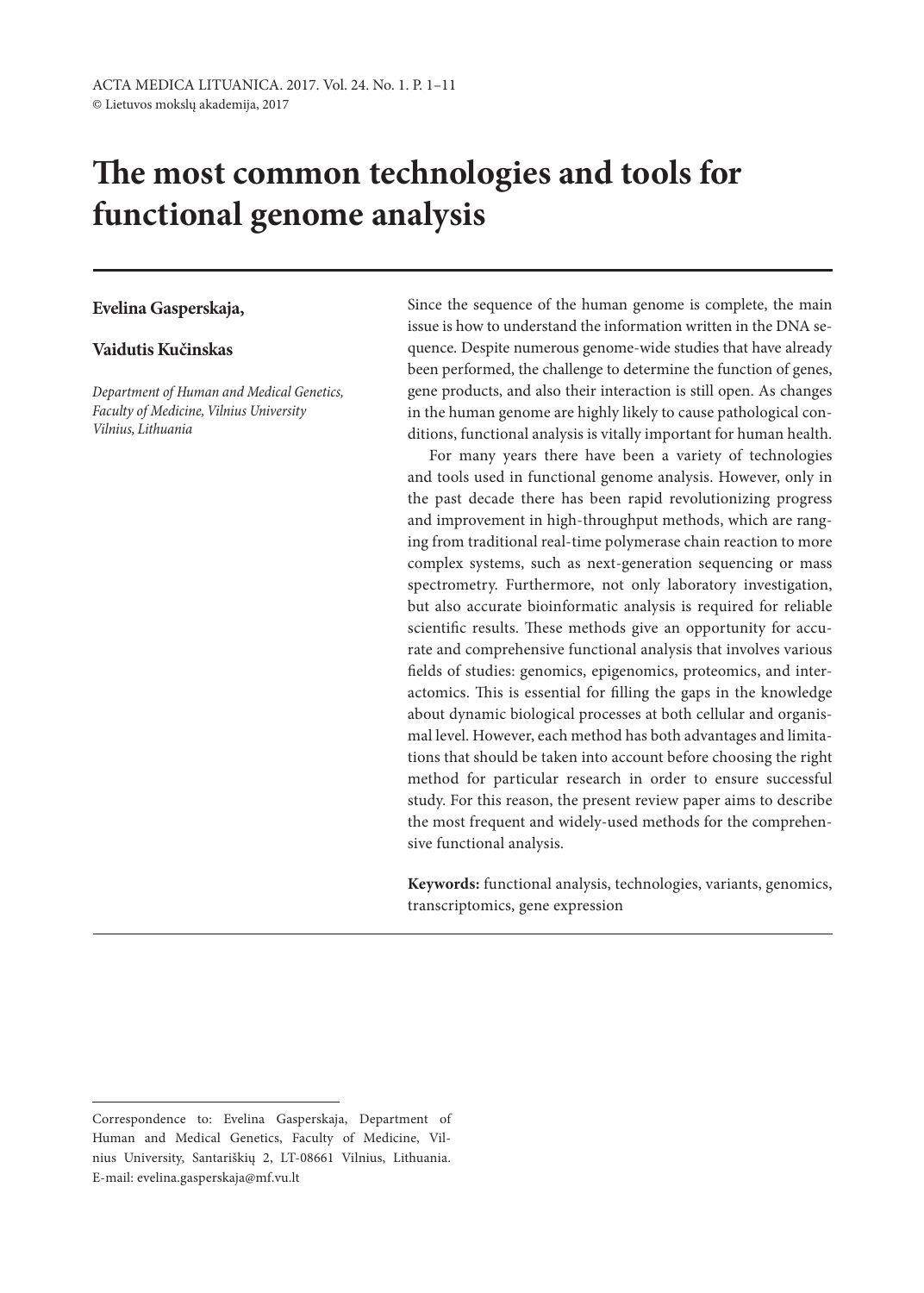#### **INTRODUCTION**

Although human genomes are about 99.9% identical, the remaining 0.1% is the reason of difference between people caused by different variants. Since 2003, the complete sequence of human genome, its annotation and increased advancement of sequencing technologies (i. e., Sanger and Next-generation-sequencing; NGS) have provided all the necessary conditions for the identification of all variants in human coding and non-coding sequence (1, 2). Although the technique for variant detection is now becoming a routine, the key question throughout many years concerns the function of detected variants. The resource of important information about functional genomics are several large-scale projects, for instance, the ENCODE project, the main goal of which was to identify all the functional elements, including regulatory elements in both coding and non-coding regions(3). According to another, the 1000 Genomes Project, there are about 20,000– 23,000 variants in synonymous and nonsynonymous regions of the human genome. Even though not all of them are functionally meaningful, 530–610 of the variants have functional impact by causing inframe deletions and insertions, premature stop codons, frameshifts, or by disrupting splice sites (4). Despite numerous studies, scientists are still facing a huge challenge in unravelling what the sequence means and in deciding whether or not a found variant is pathogenic. A pathogenic variant can lead to disease or cause a number of disorders. However, understanding of pathogenic mechanisms creates an opportunity to prevent severe consequences by developing novel diagnostic tools and by designing highly effective treatments for the disease (5, 6). To achieve this aim it is necessary to perform large-scale functional genome analysis that involves different fields of study: genomics, epigenomics, transcriptomics, proteomics, and interactomics. In order to describe the functions of genes and proteins as well as to research the relationship between the genotype and the phenotype, a large number of various methods, including model systems (e. g., CRISPR-Cas9), can be used (6–8). However, every method has its advantages and disadvantages (they are summarized in the Table). For this reason, the present paper aims to give a brief overview of the most common technologies and tools that could be applied for functional genome analysis, mainly of transcriptome.

# **FROM VARIANT DETECTION TO FUNC-TIONAL GENOME ANALYSIS**

Variants in coding as well as non-coding genome sequence range from single nucleotide changes to large, microscopically visible, chromosomal aberration. These variants may have a huge impact on the function of gene. They can be either beneficial (e. g., single nucleotide polymorphism; SNP) with no negative effect on the phenotype, or pathogenic (e. g., nonsense variant) – resulting in a number of different disorders and diseases (9, 10). Depending on the variant type and locus, there are numerous different genetic methods and tools for the variant detection. For example, due to its simplicity the most frequent method for the analysis of a large (>5 Mb) chromosomal aberration is karyotype analysis by using the GTG banding technique (11). Other molecular genetic methods, such as microarray-based comparative genomic hybridization (aCGH) or fluorescent *in situ* hybridization (FISH), should be applied for a more accurate analysis. However, these methods have some significant limitations: the aCGH does not detect mosaicism, balanced translocations and inversions, while the FISH requires specific probes (12, 13). Moreover, for particular variant detection another molecular genetic methods might be applicable, which include restriction enzyme assay, Multiplex ligation-dependent probe amplification (MLPA), even though many of the tests are based on the Polymerase chain reaction (PCR) and its variants (e. g., multiplex PCR) (14).

Although researchers can easily plan their assay in the case of particular variants, they are facing some challenges in the study of unspecified variants (6). Sequencing is considered to be the "gold standard" method for the identification of known as well as unspecified variants in the genomic DNA. In accordance with the previous statement, the Sanger or Next-Generation Sequencing (NGS) techniques can be used (15, 16). The concept behind these two methods is similar. During the polymerase chain reaction, which consists of several cycles of sequential DNA replication, DNA polymerase catalyzes the complementary incorporation of fluorescently-labeled deoxyribonucleoside 5'-triphosphates (dNTPs) into the DNA template. For each cycle, a colour of the labeled DNA fragment is recorded by a detector, thus determining nucleotide in the sequence.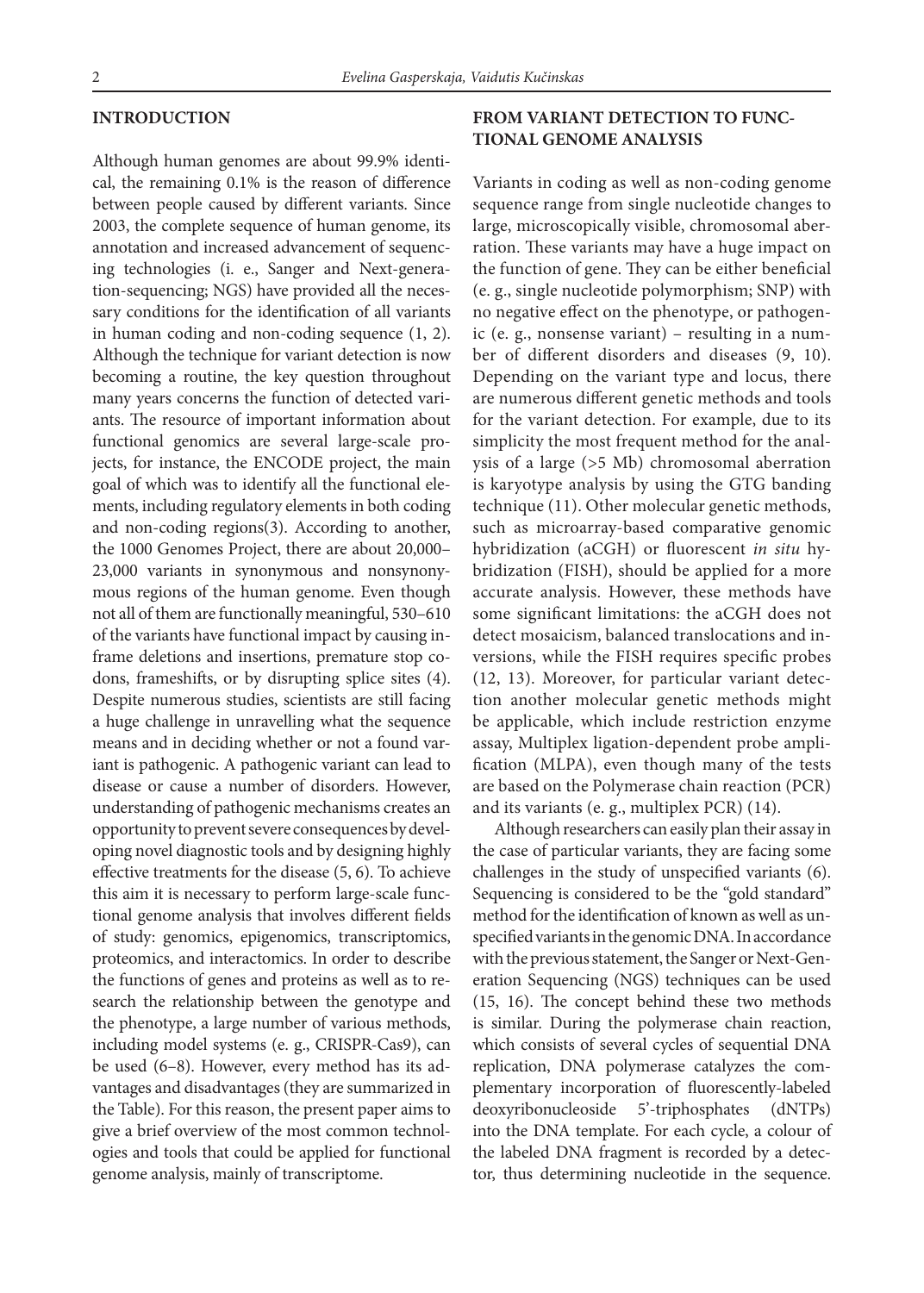The main difference between the conventional (i. e., Sanger) technology and the NGS is that the latter is not limited to a single DNA fragment but analyzes millions of fragments in massively parallel sequencing technology (17, 18). These two sequencing methods are widely used all over the world. Even so, it is considered that in a small-scale project it is more eligible to use the Sanger sequencing system because of its accuracy. On the other hand, in large-scale projects this research method would be expensive and time-consuming, therefore the NGS needs to be applied (19, 20). General progress in technology achieved in some strategies of the next-generation DNA sequencing has a huge impact on genetic research (2). Recently, the most widely used platforms have been Roche/454 Life Science, Applied Biosystems SOLiD, and Illumina Genome Analyzer. Another DNA sequencing technology has been lately developed by Ion Torrent. Nevertheless, "sequencing-by-synthesis" used by Illumina currently is one of the most popular NGS platform. First of all, a randomly fragmented DNA is ligated with specific adaptors and amplified by the use of PCR. Secondly, a performed DNA library should be immobilized on the beads or arrays, thus generating clusters of identical DNA fragments. These clusters are then read by sequential cycles of nucleotide incorporation, washing, and detection, where the number of the cycles eventually determines the read length (7, 19–21). In order to understand the genome structure, function, or evolution, it is not enough to obtain the DNA sequencing data through the NGS: but there is also a need for deep and precise analysis using bioinformatics approaches. The key path to successful sequence analysis is to align the sequence of interest with another sequence whose function is known (usually termed as the reference genome). It might be very useful when the gene function is unknown but is evolutionary related to another gene whose function is defined. In such a case, it can be suspected that the unknown gene has the same or similar function. Furthermore, the sequences might be scanned in order to find the significant matches between the components of a sequence that have been previously described as having a huge impact on the genomics function (6, 22). In order to compare the data, it is necessary to search for information in different biomedical databases. One of the biggest sources of biomedical and genomic information is the NCBI (National Center for Biotechnology Information), which provides access to other databases such as PubMed, Entrez Gene, OMIM, Variation Viewer, dbSNP, and others (23).

## **EPIGENOMICS**

For functional analysis, it is important to take epigenetic modifications such as DNA methylation and histone modifications into account, because they affect gene expression without any changes in the underlying DNA sequence (24). DNA methylation, which usually occurs in the context of densely situated CpG dinucleotides (i. e., CpG islands), correlates with transcriptional suppression. In order to detect DNA methylation status, unmethylated cytosines are converted into uracil by using sodium bisulfite, because methylated cytosine is resistant to this impact. Additionally, methylation-dependent restriction enzymes (MDRE) are highly effective for DNA methylation analysis. These enzymes, e. g., *HpaII* and *MspI*, recognize and simply digest the methylated DNA. Usually, MDRE or even more frequently used bisulfite conversion is the first step for many subsequent methods such as methylation-specific PCR, sequencing, bead array, etc. (25–28).

Histone modifications – acetylation, phosphorylation, methylation, ubiquitination, and others – are another cause of epigenetically-regulated genes. Depending on the modification type and locus, gene expression can be either activated or repressed (29). The most common method for the investigation of histone modifications is chromatin immunoprecipitation (ChIP) based on the interaction between the antigen (of associated with DNA target protein) and the antibody (specific to target modified protein). After the precipitation, the genomic DNA is released for further research hinged on microarray analysis (ChIPchip), sequencing (ChIP-seq), or quantitative PCR. Although these methods are high-throughput, the dependence on a specific antibody sometimes limits the use of the ChIP (21, 30).

#### **TRANSCRIPTOMICS**

When the human genome was fully sequenced, the focus of attention shifted towards identifying and annotating its functional DNA elements, including those that regulate gene expression.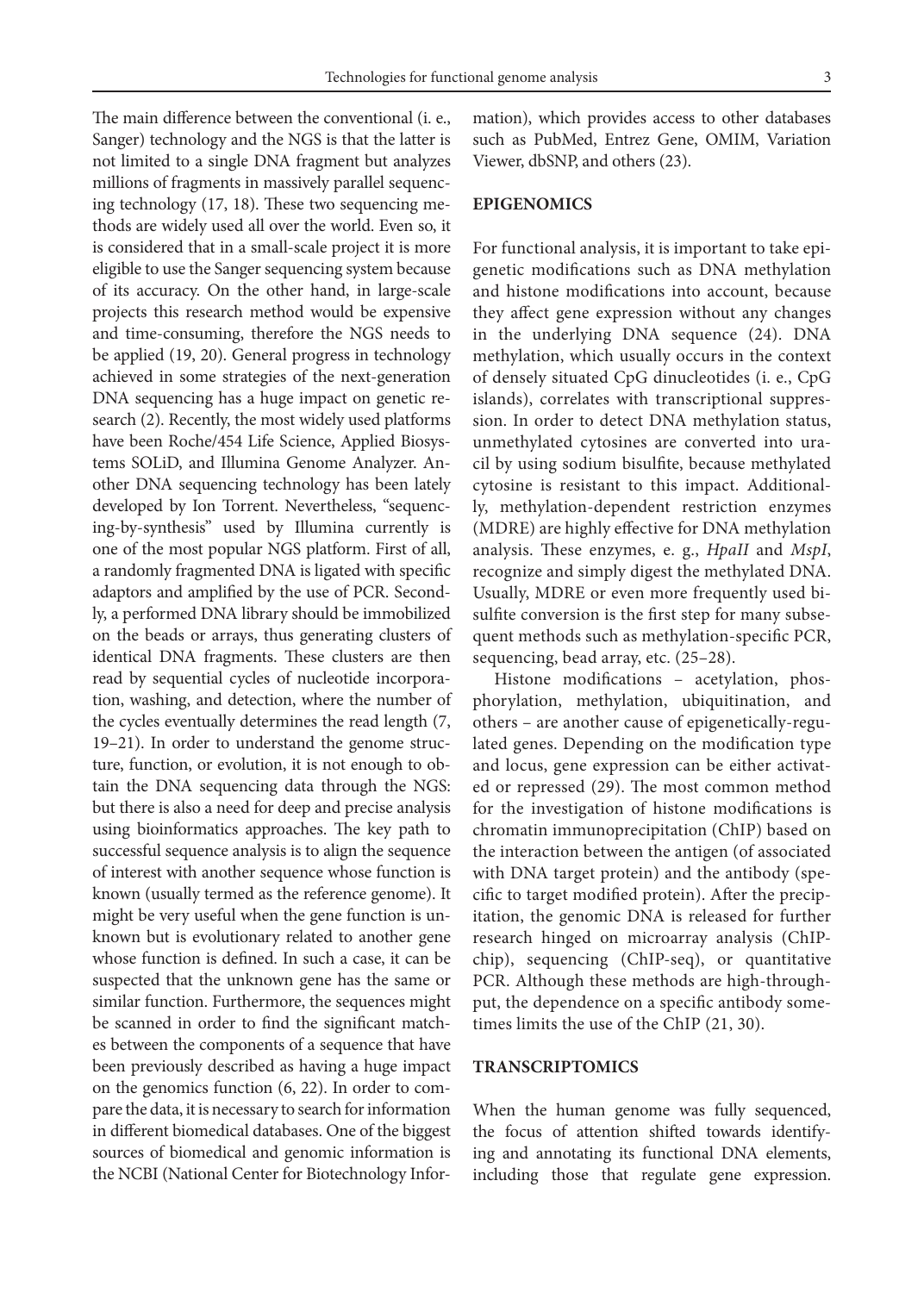Identification of such elements is a vitally important step towards elucidating pathogenic pathways that affect human health (3, 6).

All the RNA-level processes, including transcription activation or inhibition, mRNA processing, and its transport are regulated by different functional elements of the genomic DNA. Nevertheless, the highest regulation occurs at the transcriptional initiation level through several regulative elements, which are called the *cis*-acting regulatory sequence and *trans*-factors (6, 31). *Trans*-factors such as transcription factors (TF), activators, and repressors (including co-activators and co-repressors) interact with specific DNA regions, i. e., *cis*-acting regulatory sequence that includes core promoter (with a TATA box and other binding elements), proximal promoter, enhancer, silencer, insulator, and locus control region (LCR). Investigation of these regulatory elements may be a challenge for the scientists because of the difficulties in identifying the position of transcription start sites (TSSs) and transcription factors binding sites (TFBSs) in the core promoter. However, there are several experimental and bioinformatical approaches (31). First of all, a comparative bioinformatical approach is necessary for the study of the regulatory elements. This type of research is usually based on constructing alignments between orthologous sequences because sequence homology provides valuable evidences to gene function analysis (6, 32). Nevertheless, a deeper understanding of regulatory elements requires laboratory investigations. It is believed that every TFBS could be detected by the above-mentioned ChIP method. Theoretically, depending on immunoprecipitation of the target protein, the core promoters, enhancers, silencers, insulators and LCRs could be determined (31). Furthermore, epigenetic markers can be helpful in detecting TSSs in the core promoter and enhancer loci, because TSSs of actively transcribed genes are marked by H3K4me3 and H3K27ac, while enhancers by H3K4me1 and H3K27ac (33). Another very frequent functional assay of the regulatory element is based on the transgenesis of a specific reporter-gene (e. g., the gene of the green fluorescent protein – GFP or luciferase) into the target regulatory sequence. After the translation, activity of the reporter-gene is measured, e. g., by fluorescence of the GFP, with the purpose to determine if

the examined region contains elements that alter reporter-gene expression (31, 32).

Substantial information about functional genomics can be obtained through the analysis of the messenger RNA (mRNR) or cDNA, which is copied from the mRNA by reverse transcription PCR. Therefore researchers often choose to test the mRNR or cDNA rather than DNA, because RNA analysis may be more eligible for a gene that has many small exons and it can also reveal abnormal splicing (6). For many years there have been some standard methods for measuring the mRNR expression: Northern blotting, serial analysis of gene expression (SAGE) as well as quantitative real-time PCR (qPCR) among them. The SAGE method is based on the conversion of an RNA molecule into a short unique tag, while Northern blotting – on hybridization with radioactive probe. This allows to perform quantitative analysis by counting the number of tags and measuring intensity of band, respectively. However, both these methods are characterized as low-throughput (34, 35). Nevertheless, for the mRNA quantitation and gene expression evaluation the "gold standard" is qPCR, which is fast, very sensitive, and highly reproducible. The principle of this method is that during the reverse transcriptional reaction, complementary single-stranded cDNA from the RNA template is synthesized. The cDNA is necessary for subsequent use in quantitative PCR (36). The aim of this reaction is to measure fluorescence intensity that is directly proportional to the amount of cDNA in the sample (37). There are two strategies for qPCR data analysis: absolute quantification (based on the calibration curve) and relative quantification (based on the comparison with reference sample) (38). For the relative gene expression level calculation, the most convenient way is comparative *CT* (or 2-ΔΔ*CT*) method. This method relies on comparing the *CT* values of the target and reference samples, using a reference (endogenous housekeeping) gene as the normalizer. Finally, the method results in the fold change of target gene expression relative to a reference sample, normalized to a housekeeping gene (39).

Acceleration of high-throughput technologies such as cDNA microarray and RNA sequencing (RNA-seq), which also provides the possibility of transcriptional characterization, very often replaces preceding methods (40, 41). Results obtained by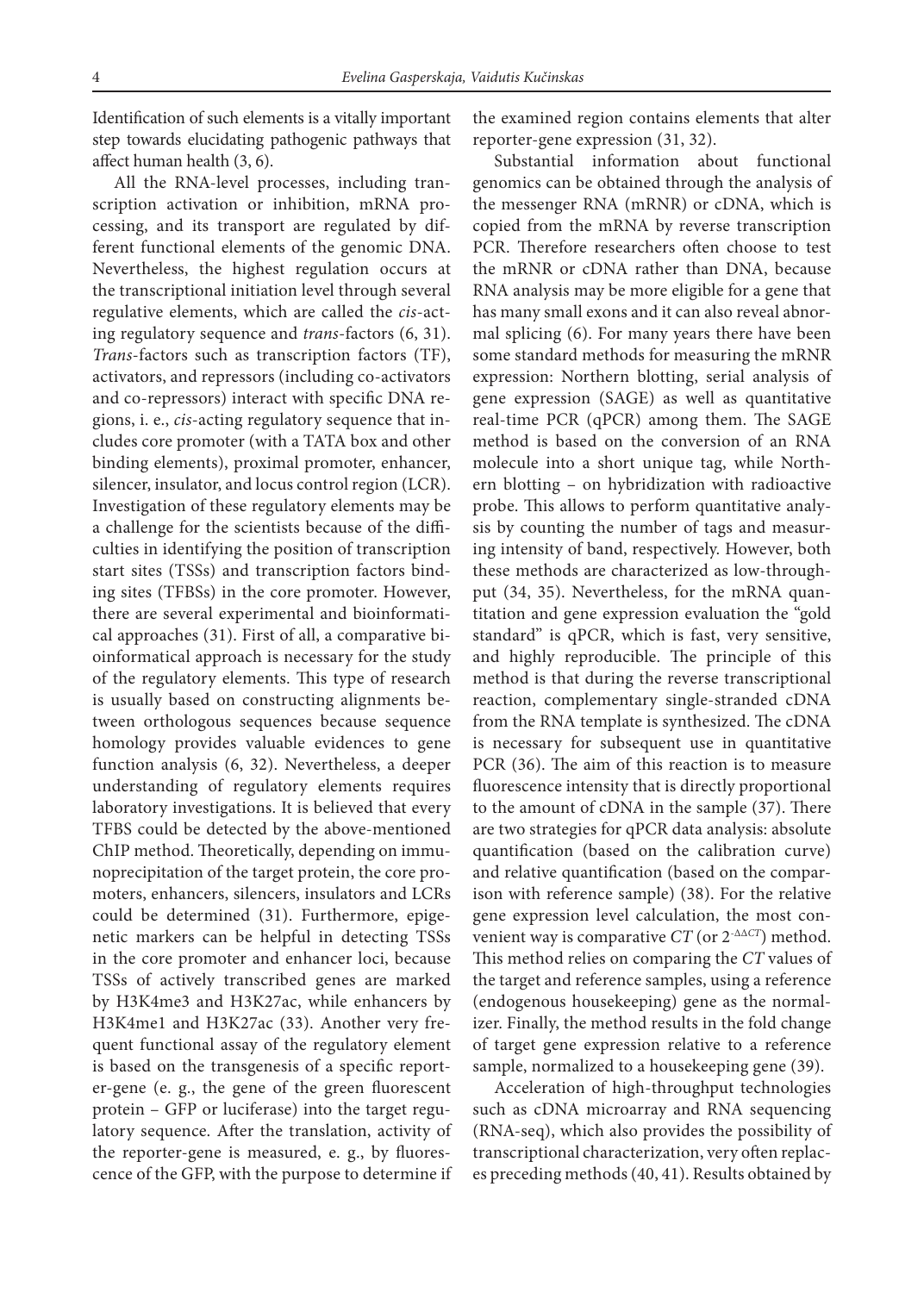a cDNA microarray assay provide important genome-wide information about the changes of gene expression in various cell lines and in different stages of development. This method is based on hybridization of fluorescently labelled cDNA with the particular oligonucleotides (probe) on the specific microarray. The amount of hybridization recorded for a specific probe is proportional to the number of DNA fragments in the sample. In this way, the obtained absolute hybridization values give an opportunity to detect genetic variation in the human genome (41, 42). Despite the great advantages of cDNA microarray, high-throughput RNA sequencing based on different NGS systems is also increasingly used. The RNA sequencing results in a number of short reads. Aligned to a reference genome, they produce a specific transcription map that corresponds to the transcriptional structure and gene expression level (43). It means that this technique is appropriate for gene, transcripts (including alternative gene spliced transcripts), or allele-specific expression identification. Moreover, it is possible to accurately measure translation of transcripts. As each method has both advantages and disadvantages, the last one is not an exception. The problems in RNA-seq are often related with high sequence similarity between alternative spliced isoforms or difficulties in data analysis (44, 45).

## **PROTEOMICS AND INTERACTOMICS**

From the functional point of view, analysis of proteomics and interactomics is as vitally important as previously described analysis of genomics, epigenomics, and transcriptomics, because some studies show that gene expression at DNA or mRNA levels is substantially unchanged, although it affects the protein function and vice versa (46, 47). Proteins perform a vast array of functions within organisms, though abnormal protein expression that occurs due to post-transcriptional modifications or protein interaction with another protein or nucleic acids disrupts cell function (48).

Depending on the intent of the experiment, there are two well-known strategies for protein quantification: immunoassays or antibody-free detection methods. Immunoassay, such as the enzyme-linked immunosorbent assay (ELISA), is a widely-used method due to its high sensitivity and strong specificity (49). However, sometimes researchers can face the problem when no antibody exists for the protein of interest. In such cases the solution is antibody-free methods. Firstly, compared to one-dimensional protein separation method, two-dimensional gel electrophoresis (2-DE), which separates protein by two properties in 2D gels is more effective (50, 51). However, the most common and comprehensive analytical tool for protein detection, identification, and quantification is mass spectrometry (MS) that measures mass-to-charge (*m/z*) ratio of ions. Advancement of MS gives an opportunity to achieve a greater throughput of samples with high accuracy and precision. Additionally, it is considered that MS methodology is rapid and reliable for large-scale studies (52–54). Furthermore, due to its advantages MS is very often combined with another technique. For instance, some studies consist of antibody-based purification and mass spectrometry analysis termed mass spectrometric immunoassay (MSIA) (55).

An important step towards characterization of the protein function is the identification of the protein interaction network consisting of different proteins. The most frequent system for detection of interacting proteins in living yeast cells is the two-hybrid system (Y2H). The aim of such investigation is to create genetically modified yeast strains on a selective medium. In such a system, two interacting proteins bound to specific domains switch on polymerase II, which subsequently activate the transcription of a reporter gene*,* whose transcription leads to a specific phenotype (e. g., changed colour) (56). Furthermore, proteins interact also with nucleic acids, DNA and RNA. In functional approach, the most important interactions are between DNA and transcription factors or regulatory elements. In the case of RNA, it is necessary to test interactions between this nucleic acid and ribosome, or other RNA binding proteins. The analysis of both DNA-protein and RNA-protein interactions is based on similar techniques (57, 58). Previously mentioned high-throughput immunoprecipitation of the nucleic acid and protein complex is increasingly becoming the method of choice for the detection of TFBSs and histone modification. Subsequent microarray, or NGS analysis, enables the identification of a particular locus, i. e., the region that is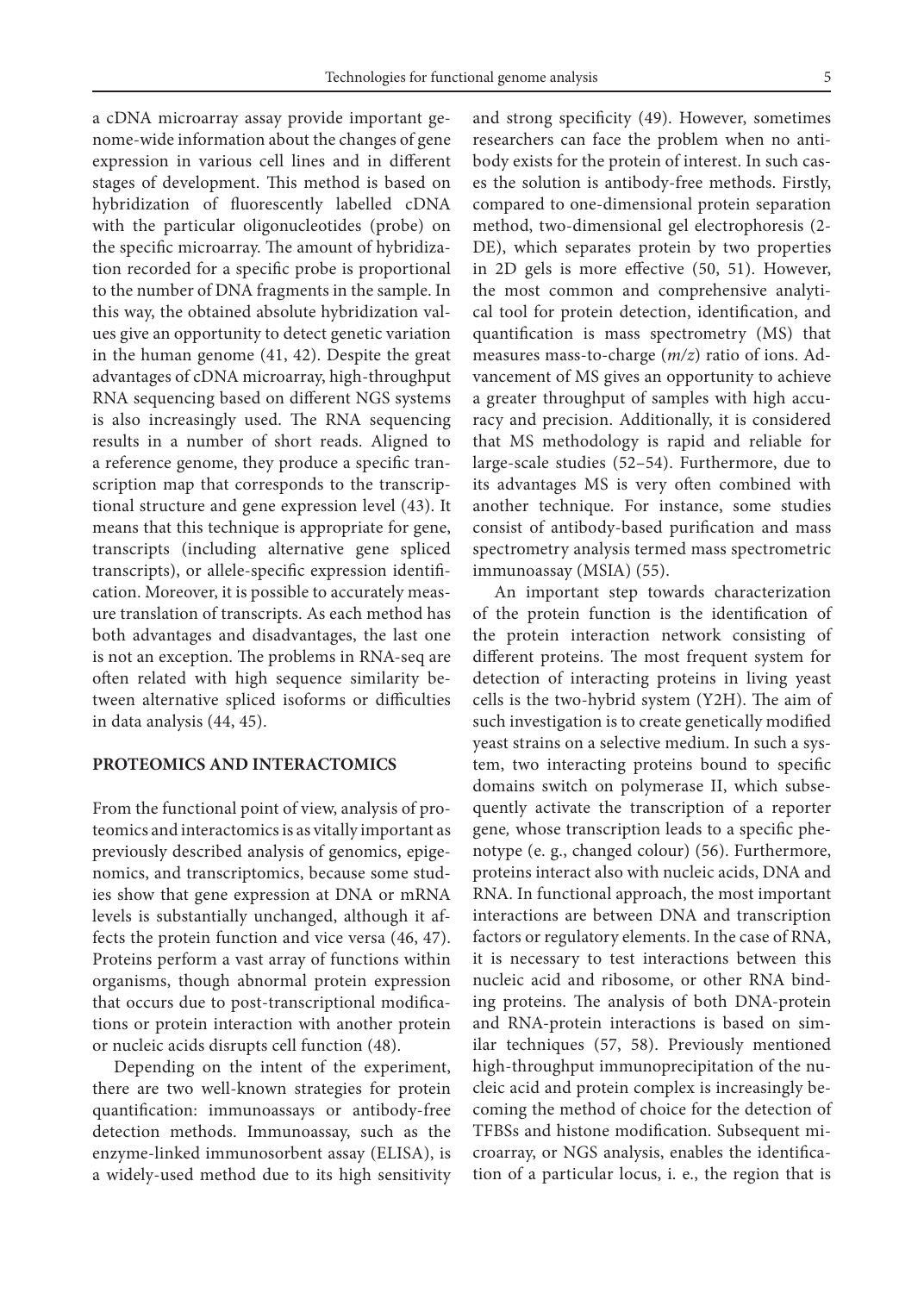specifically interacting with the protein of interest. However, the main limitation of the ChIP method is the dependence on antibody specificity (59).

## **FUNCTIONAL GENOMICS INTEGRATING MODEL SYSTEMS**

Nowadays, by the use of high-throughput sequencing technologies it is possible to generate detailed catalogue of genetic variation. However, the main question concerns the relationship between the geno-type and phenotype. In order to answer this question, it is not possible to perform functional research directly on human beings due to some bioethical aspects. So there should be applied experimental studies of model systems such as *in vitro* cell culture or animal models for functional interpretation of genome sequence variants (60).

Animal models have long been applied in different studies for the investigation of biological and pathogenical mechanisms, as well as for the development of effective treatment. Depending on the purpose of study, different animal models can be used, although the mouse (*Mus musculus*), the fruit fly (*Drosophila melanogaster*), and the zebrafish (*Danio rerio*) are the most commonly used in functional genome studies. This study has numerous advantages. For example, mutation can be induced artificially and the mutant phenotype can be recognized easily, genes can be cloned using standard procedures, the animal produces a large number of offspring in a relatively short period of time (61). There are two main strategies of using animal model: "knock out" – suppression of the gene of interest, "knock in" – incorporation of the same mutation that is observed in a human. For instance, a number of studies have been conducted for creating animal models of human diseases by chemical mutagenesis (e. g., *N*-ethyl nitroso-urea; ENU) that causes random allelic point mutations in mice. However, the major limitation of animal models is the phenotype that often does not reflect human beings (62, 63).

At this very moment, a promising technology for obtaining more information about human diseases is the CRISPR-Cas9 (Clustered Regularly Interspaced Short Polindromic Repeats/ CRISPR-associated) system, which was found to be a prokaryotic immune system against viruses. This system consists of a small cluster of *cas* genes

(encoding CRISPR associated proteins) and specific DNA sequence, called CRISPR locus, which comprises short repeats that are separated by unique spacers (64). During a virus infection, its unique spacer integrates into the bacterial CRIS-PR locus. Subsequently, this locus is transcribed into precursor CRISPR RNA (pre-crRNA). After the processing, the mature crRNA can recognize and destroy target nucleic acid by interacting with Cas proteins (65). So CRISPR locus contains information about previous virus infections, thus giving an opportunity for bacteria to recognize and inactivate the virus in case of re-infection. Currently, some scientific studies show that it is possible to engineer the protein and RNA components of bacterial CRISPR system in order to recognize and cut DNA at the desired locus (66). Due to these properties, there is a possibility of applying this system *in vitro* in the human cell line, in order to study human diseases without any negative consequences (67).

#### **CONCLUSIONS**

It is believed that successful functional genome analysis discovers genetic basic for human health by filling the gaps in knowledge about pathogenic pathways between genes, proteins, and their interaction network. There are a lot of different methods and tools for accurate functional analysis. Despite huge analytical progress, these methods have certain limitations (see the Table). Thus, in order to extend the limits of current techniques, some high-throughput technologies such as quantitative real-time polymerase chain reaction, next-generation sequencing or mass spectrometry have been developed, which provide an opportunity to perform genome-wide functional analysis. Furthermore, model systems such as CRISPR-Cas9 or animal models are required for an extensive functional interpretation of genome sequence variants. However, in processing large amounts of data researchers are still facing the problem, that usually is very complicated and time consuming. For this reason, there is a need of continuous improvement in technology and development of more efficient analytical tools. It should be noted that for more comprehensive results it is essential to use complex methodologies that complement each other's shortcomings.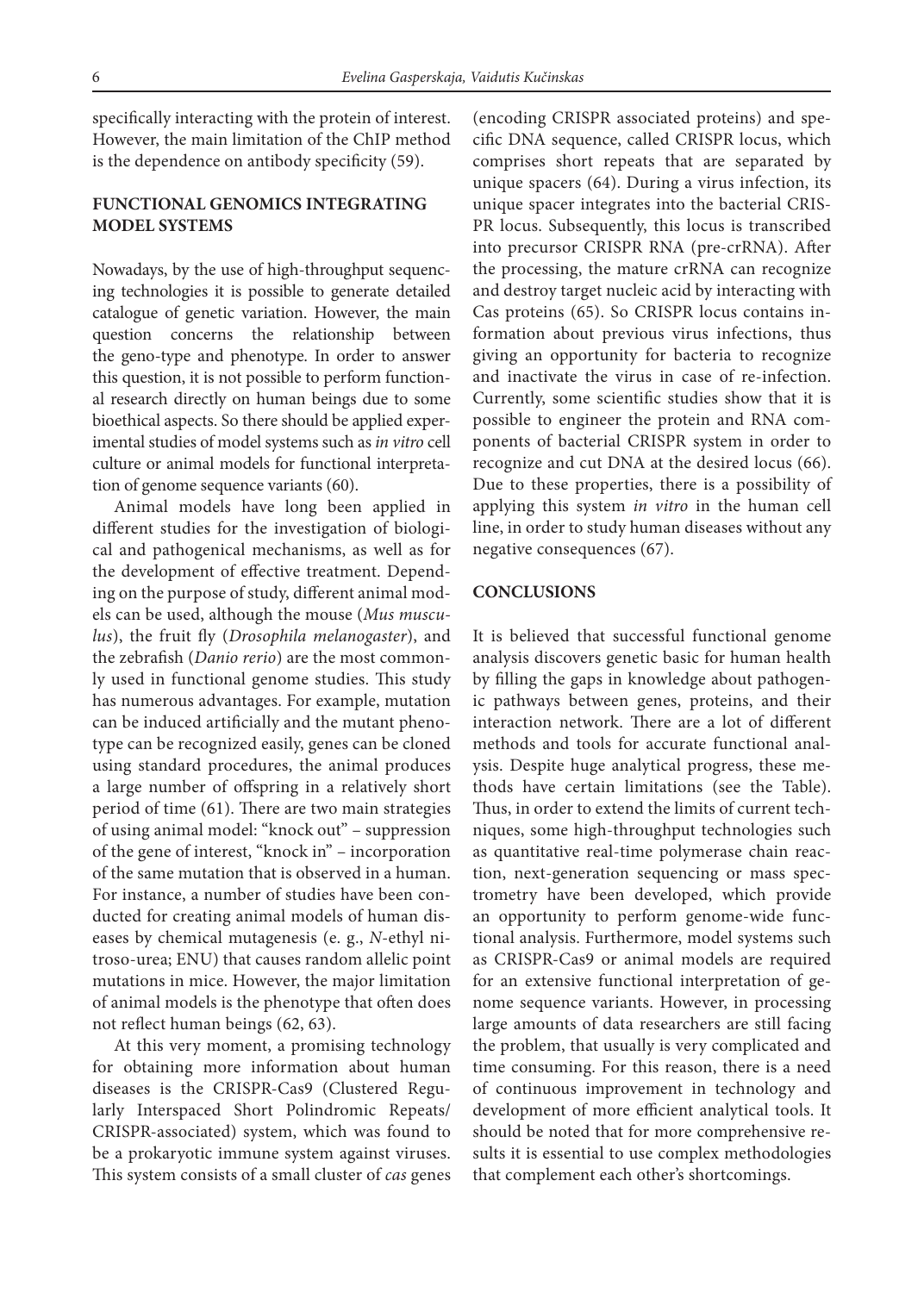| Technique                                                   | <b>Advantages</b>                                                                                                                                                                   | Disadvantages                                                                            | References  |  |  |
|-------------------------------------------------------------|-------------------------------------------------------------------------------------------------------------------------------------------------------------------------------------|------------------------------------------------------------------------------------------|-------------|--|--|
| Variants detection methods                                  |                                                                                                                                                                                     |                                                                                          |             |  |  |
| <b>GTG</b> band-<br>ing                                     | Effortless analysis of the chromosome<br>number and structure, including bal-<br>anced rearrangements                                                                               | Low sensitivity and resolution (5-10 Mb)                                                 |             |  |  |
| <b>FISH</b>                                                 | Detection of minor structural cytoge-                                                                                                                                               | Based on probes annealing to specific target                                             | $(11-13)$   |  |  |
| aCGH                                                        | netic abnormalities<br>High sensitivity and specificity                                                                                                                             | Inappropriate for the detection of balanced<br>chromosomal rearrangements                |             |  |  |
| Sanger                                                      | High throughput, quality and repro-                                                                                                                                                 | Time consuming for large-scale projects                                                  |             |  |  |
| <b>NGS</b>                                                  | ducibility<br>Does not require a priori knowledge<br>about genomic features<br>Requires low amount of DNA/RNA as<br>input                                                           | Expensive equipment.<br>Complicated data analysis in the case of<br>unspecified variants | (2, 19)     |  |  |
| Epigenomics                                                 |                                                                                                                                                                                     |                                                                                          |             |  |  |
| <b>Bisulfite</b><br>conversion                              | Resolution at the DNA level.<br>Effective method providing informa-<br>tion about cytosine methylation                                                                              | Impossible to distinguish methylated and<br>hemimethylated cytosine                      | $(26 - 28)$ |  |  |
| <b>MDRE</b>                                                 | Easy to use<br>Availability and assortment<br>of endonucleases                                                                                                                      | DNA methylation assay is circumscribed by<br>the use of a particular enzyme              | (28)        |  |  |
| <b>ChIP</b><br><i>(including</i><br>ChIP-chip,<br>ChIP-seq) | Fast and well-studied. Compatible<br>with array- or sequencing-based<br>analysis, i. e., it is possible to perform<br>genome-wide analysis                                          | Relies on antibody specificity<br>Microarray assay relies on particular probes           | (21)        |  |  |
| Transcriptomics                                             |                                                                                                                                                                                     |                                                                                          |             |  |  |
| Northern<br><b>Blot</b>                                     | Quantitative and inexpensive method.<br>No specialized equipment is needed<br>There is a possibility of accurate dis-<br>play of the size and amounts of small<br><b>RNA</b>        | Radioactive probes<br>Lower sensitivity and lower throughput                             | (34)        |  |  |
| <b>SAGE</b>                                                 | Direct and quantitative method.<br>A priori knowledge about the gene<br>sequences is not required. SAGE<br>library requires a small amount of<br>RNA as input. Simple data analysis | Low-throughput                                                                           | (35)        |  |  |
| qPCR                                                        | Fast, accurate, sensitive and highly<br>reproducible method for mRNA quan-<br>tification. Ability to detect the amount<br>of mRNR in real time                                      | The risk of bias                                                                         | $(36 - 38)$ |  |  |
| cDNA<br>microarray                                          | Well-studied, high-throughput and<br>quantitative method<br>Based on fluorescence<br>(no need of radioactive probes)                                                                | Complicated data analysis                                                                | (39, 40)    |  |  |

**Table.** Summary of the main advantages and limitations of the most common technologies used for functional genome analysis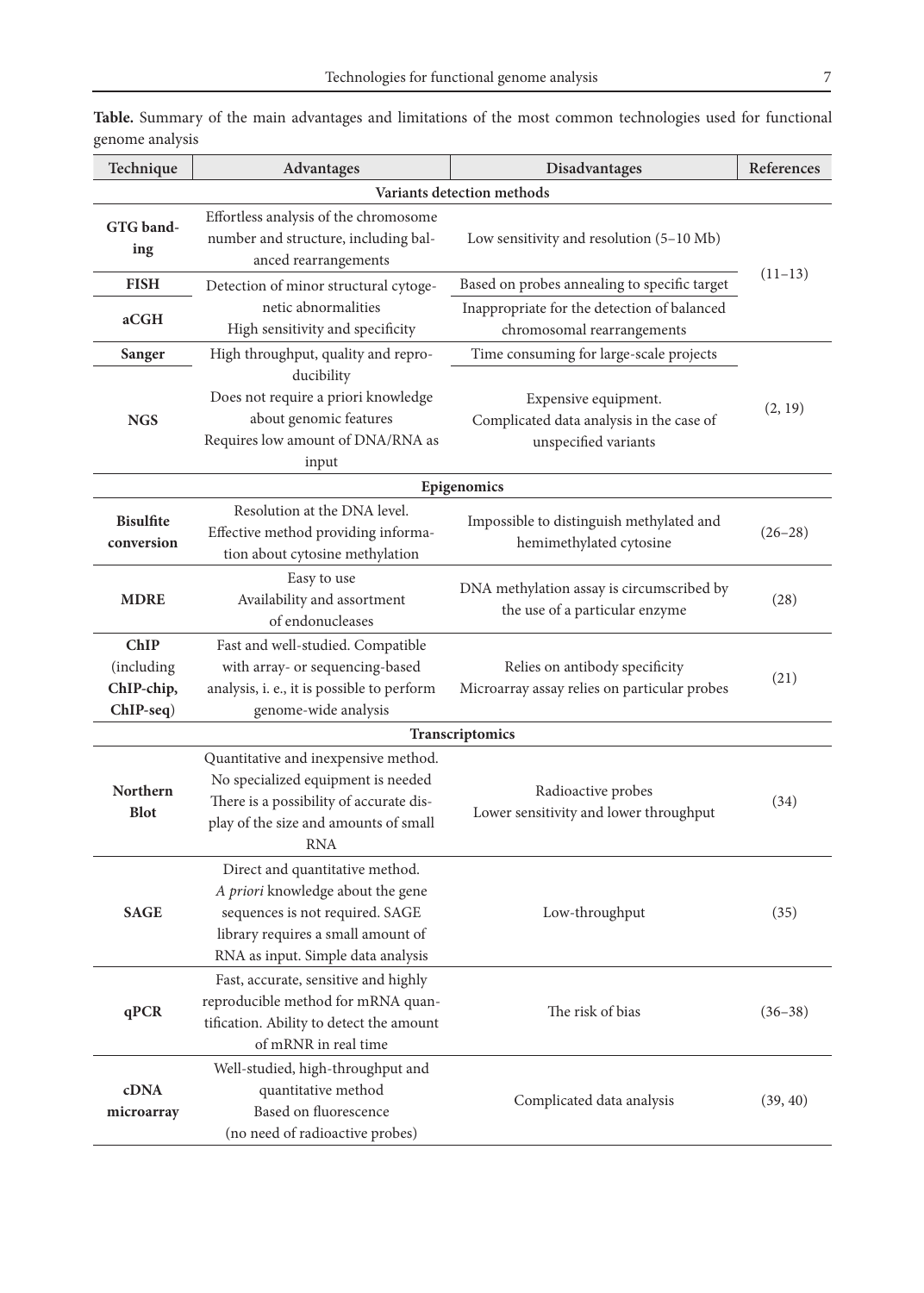| Transcriptomics<br>Direct, quantitative and high through-<br>put method. Does not require a priori<br>knowledge about the genomic features.<br>High sequence similarity between<br>Appropriate for gene, transcripts<br>RNA-Seq<br>alternative spliced isoforms<br>(including alternative gene spliced<br>transcripts) or allele-specific expres-<br>sion identification<br>"Gold standard" and accurate method<br><b>Transgenesis</b><br>Regulatory elements are widely dispersed<br>for functional analysis of regulatory<br>through the genome that may cause some<br>of reporter<br>elements. Gene expression is easily<br>difficulties in detection<br>gene<br>detectable by fluorescence<br>Proteomics and interactomics<br><b>ELISA</b><br>Relies on antibody specificity<br>High sensitivity and specificity<br>(47)<br>Poor separation of highly hydrophobic pro-<br>Efficiently separates proteins by two<br>teins. Inability to analyze very large or very<br>$2-DE$<br>properties<br>small proteins<br>The sample should be high-quality and<br>High-throughput method that rightly<br>homogenous<br><b>MS</b><br>Sometimes the dissociation efficiency of<br>identifies and quantifies proteins<br>complex protein is lower<br>The two-hybrid technique is relatively<br>The rate of false positive results is relatively<br>high. The need of confirmatory test. Impossi-<br>simple. Appropriate for the first step in<br>Y2H<br>(7)<br>ble interaction between two proteins at a time<br>identifying interacting protein partners<br>Model systems<br>Mutation can be induced artificially<br>Chemical<br>and mutant phenotype<br>mutagenesis<br>Phenotype not always reflects<br>can be recognized easily<br>human beings<br>(in animal<br>Genes can be cloned using standard<br>model)<br>procedures<br>The possibility to engineer the protein<br>and RNA components of bacterial<br><b>CRISPR-</b><br>Work requires highly sterile conditions<br>(66)<br>CRISPR system in order to recognize<br>Cas9<br>and cut DNA at desired locus<br>Received 17 January 2017<br>2.<br>Accepted 14 March 2017<br>says. 2010; 32(6): 524-36. | Technique                                      | Advantages | Disadvantages                                                                                                                                                                                                                                                                                                       | References |  |  |
|---------------------------------------------------------------------------------------------------------------------------------------------------------------------------------------------------------------------------------------------------------------------------------------------------------------------------------------------------------------------------------------------------------------------------------------------------------------------------------------------------------------------------------------------------------------------------------------------------------------------------------------------------------------------------------------------------------------------------------------------------------------------------------------------------------------------------------------------------------------------------------------------------------------------------------------------------------------------------------------------------------------------------------------------------------------------------------------------------------------------------------------------------------------------------------------------------------------------------------------------------------------------------------------------------------------------------------------------------------------------------------------------------------------------------------------------------------------------------------------------------------------------------------------------------------------------------------------------------------------------------------------------------------------------------------------------------------------------------------------------------------------------------------------------------------------------------------------------------------------------------------------------------------------------------------------------------------------------------------------------------------------------------------------------------------------------------------------------------------------------------------------------------|------------------------------------------------|------------|---------------------------------------------------------------------------------------------------------------------------------------------------------------------------------------------------------------------------------------------------------------------------------------------------------------------|------------|--|--|
|                                                                                                                                                                                                                                                                                                                                                                                                                                                                                                                                                                                                                                                                                                                                                                                                                                                                                                                                                                                                                                                                                                                                                                                                                                                                                                                                                                                                                                                                                                                                                                                                                                                                                                                                                                                                                                                                                                                                                                                                                                                                                                                                                   |                                                |            |                                                                                                                                                                                                                                                                                                                     |            |  |  |
|                                                                                                                                                                                                                                                                                                                                                                                                                                                                                                                                                                                                                                                                                                                                                                                                                                                                                                                                                                                                                                                                                                                                                                                                                                                                                                                                                                                                                                                                                                                                                                                                                                                                                                                                                                                                                                                                                                                                                                                                                                                                                                                                                   |                                                |            |                                                                                                                                                                                                                                                                                                                     | (21, 42)   |  |  |
|                                                                                                                                                                                                                                                                                                                                                                                                                                                                                                                                                                                                                                                                                                                                                                                                                                                                                                                                                                                                                                                                                                                                                                                                                                                                                                                                                                                                                                                                                                                                                                                                                                                                                                                                                                                                                                                                                                                                                                                                                                                                                                                                                   |                                                |            |                                                                                                                                                                                                                                                                                                                     | (31, 32)   |  |  |
|                                                                                                                                                                                                                                                                                                                                                                                                                                                                                                                                                                                                                                                                                                                                                                                                                                                                                                                                                                                                                                                                                                                                                                                                                                                                                                                                                                                                                                                                                                                                                                                                                                                                                                                                                                                                                                                                                                                                                                                                                                                                                                                                                   |                                                |            |                                                                                                                                                                                                                                                                                                                     |            |  |  |
|                                                                                                                                                                                                                                                                                                                                                                                                                                                                                                                                                                                                                                                                                                                                                                                                                                                                                                                                                                                                                                                                                                                                                                                                                                                                                                                                                                                                                                                                                                                                                                                                                                                                                                                                                                                                                                                                                                                                                                                                                                                                                                                                                   |                                                |            |                                                                                                                                                                                                                                                                                                                     |            |  |  |
|                                                                                                                                                                                                                                                                                                                                                                                                                                                                                                                                                                                                                                                                                                                                                                                                                                                                                                                                                                                                                                                                                                                                                                                                                                                                                                                                                                                                                                                                                                                                                                                                                                                                                                                                                                                                                                                                                                                                                                                                                                                                                                                                                   |                                                |            |                                                                                                                                                                                                                                                                                                                     | (48, 49)   |  |  |
|                                                                                                                                                                                                                                                                                                                                                                                                                                                                                                                                                                                                                                                                                                                                                                                                                                                                                                                                                                                                                                                                                                                                                                                                                                                                                                                                                                                                                                                                                                                                                                                                                                                                                                                                                                                                                                                                                                                                                                                                                                                                                                                                                   |                                                |            |                                                                                                                                                                                                                                                                                                                     | (50, 52)   |  |  |
|                                                                                                                                                                                                                                                                                                                                                                                                                                                                                                                                                                                                                                                                                                                                                                                                                                                                                                                                                                                                                                                                                                                                                                                                                                                                                                                                                                                                                                                                                                                                                                                                                                                                                                                                                                                                                                                                                                                                                                                                                                                                                                                                                   |                                                |            |                                                                                                                                                                                                                                                                                                                     |            |  |  |
|                                                                                                                                                                                                                                                                                                                                                                                                                                                                                                                                                                                                                                                                                                                                                                                                                                                                                                                                                                                                                                                                                                                                                                                                                                                                                                                                                                                                                                                                                                                                                                                                                                                                                                                                                                                                                                                                                                                                                                                                                                                                                                                                                   |                                                |            |                                                                                                                                                                                                                                                                                                                     |            |  |  |
|                                                                                                                                                                                                                                                                                                                                                                                                                                                                                                                                                                                                                                                                                                                                                                                                                                                                                                                                                                                                                                                                                                                                                                                                                                                                                                                                                                                                                                                                                                                                                                                                                                                                                                                                                                                                                                                                                                                                                                                                                                                                                                                                                   |                                                |            |                                                                                                                                                                                                                                                                                                                     | $(61-63)$  |  |  |
|                                                                                                                                                                                                                                                                                                                                                                                                                                                                                                                                                                                                                                                                                                                                                                                                                                                                                                                                                                                                                                                                                                                                                                                                                                                                                                                                                                                                                                                                                                                                                                                                                                                                                                                                                                                                                                                                                                                                                                                                                                                                                                                                                   |                                                |            |                                                                                                                                                                                                                                                                                                                     |            |  |  |
| 3.<br>References<br>genome. Nature. 2012; 489(7414): 57-74.<br>4.<br>International Human Genome Sequencing<br>1.<br>Consortium. Finishing the euchromatic se-                                                                                                                                                                                                                                                                                                                                                                                                                                                                                                                                                                                                                                                                                                                                                                                                                                                                                                                                                                                                                                                                                                                                                                                                                                                                                                                                                                                                                                                                                                                                                                                                                                                                                                                                                                                                                                                                                                                                                                                     | quence of the human genome. Nature. 2004; 431: |            | Kircher M, Kelso J. High-throughput DNA<br>sequencing-concepts and limitations. Bioes-<br>The ENCODE Project Consortium. An integrat-<br>ed encyclopedia of DNA elements in the human<br>The 1000 Genomes Project Consortium.<br>A map of human genome variation from<br>population-scale sequencing. Nature. 2010; |            |  |  |

## **Table.** (Continued)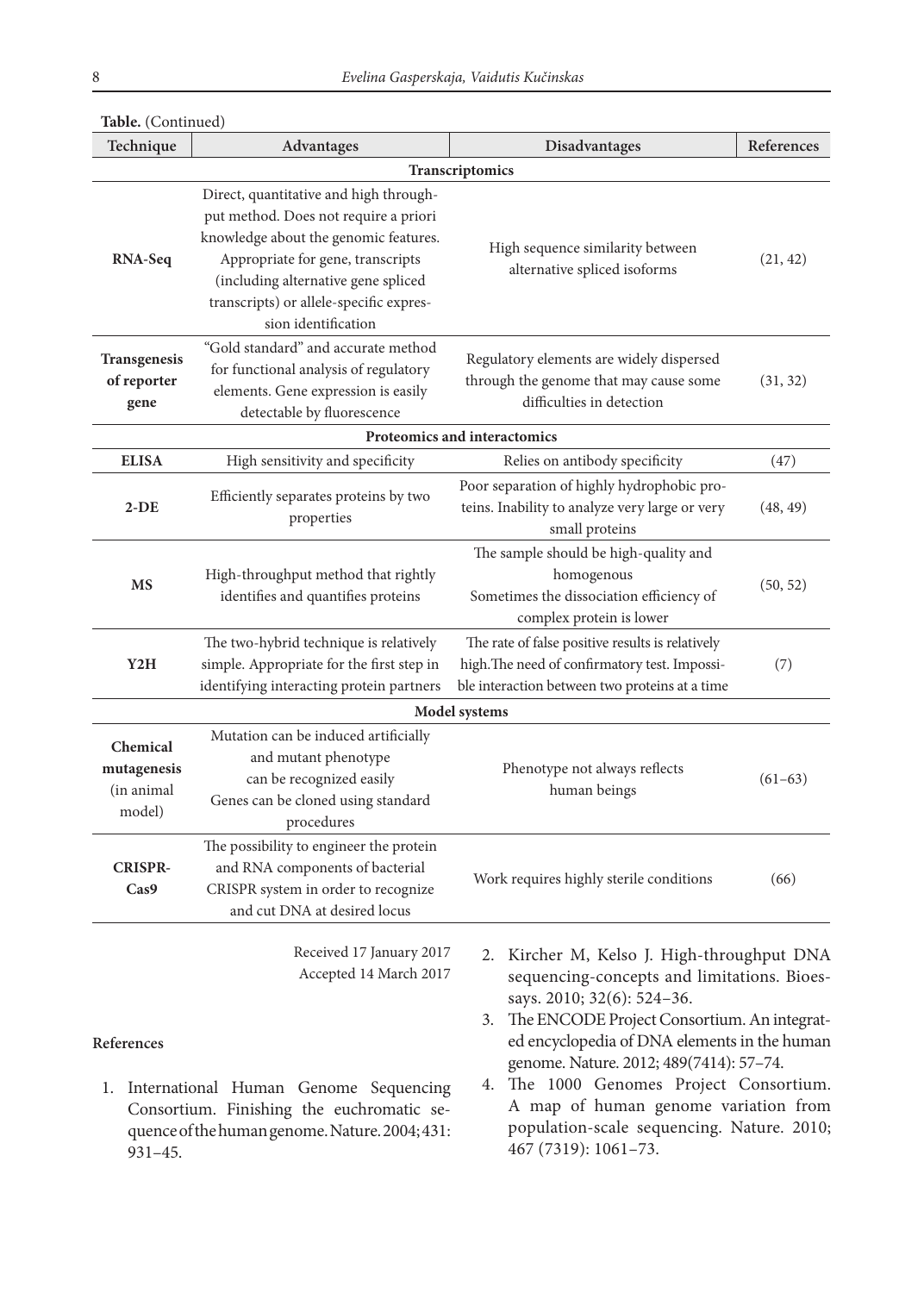- 5. Cooper DN, Krawczak M, Polychronakos C, Tyler-Smith C, Kehrer-Sawatzki H. Where genotype is not predictive of phenotype: towards an understanding of the molecular basis of reduced penetrance in human inherited disease. Hum Genet. 2013; 132: 1077–30.
- 6. Strachan T, Read AP. Human molecular genetics. 4th ed. New York: Garland Science/Taylor & Francis Group; 2011.
- 7. Bunnik EM, Le Roch KG. An Introduction to Functional Genomics and Systems Biology. Adv Wound Care. 2013; 2(9): 490–8.
- 8. Shen H, McHale CM, Smith MT, Zhang L. Functional genomic screening approaches in mechanistic toxicology and potential future applications of CRISPR-Cas9. Mutat Res Rev Mutat Res. 2015; 764: 31–42.
- 9. Feuk L, Carson AR, Scherer SW. Structural variation in the human genome. Nat Rev Genet. 2006; 7(2): 85–97.
- 10. Conrad DF, Hurles ME. The population genetics of structural variation. Nat Genet. 2007; 39(7 Suppl): S30–6.
- 11. Barkholt L, Flory E, Jekerle V, Lucas-Samuel S, Ahnert P, Bisset L, et al. Risk of tumorigenicity in mesenchymal stromal cell-based therapies-bridging scientific observations and regulatory viewpoints. Cytotherapy. 2013; 15(7): 753–9.
- 12. Bishop R. Applications of fluorescence in situ hybridization (FISH) in detecting genetic aberrations of medical significance. Bioscience Horizons. 2010; 3(1): 85–95.
- 13. Bejjani BA, Shaffer LG. Application of Array-Based Comparative Genomic Hybridization to Clinical Diagnostics. Journal of Molecular Diagnostics. 2006; 8(5): 528–33.
- 14. Sudbery P. Human molecular genetics (Cell and Molecular Biology in Action Series). Essex: Addison Wesley Longman Limited. 1998.
- 15. Bakker E. Is the DNA sequence the gold standard in genetic testing? Quality of molecular genetic tests assessed. Clin Chem. 2006; 52(4): 557–8.
- 16. Schuster SC. Next-generation sequencing transforms today's biology. Nat Methods. 2008; 5(1): 16–8.
- 17. Ihle MA, Fassunke J, König K, Grünewald I, Schlaak M, Kreuzberg N, et al. Comparison

of high resolution melting analysis, pyrosequencing, next generation sequencing and immunohistochemistry to conventional Sanger sequencing for the detection of p.V600E and non-p.V600E BRAFmutations. BMC Cancer. 2014; 14: 13.

- 18. Nakazato T, Ohta T, Bono H. Experimental design-based functional mining and characterization of high-throughput sequencing data in the sequence read archive. PLoS One. 2013; 8(10): e77910.
- 19. Shendure J, Hanlee J. Next-generation DNA sequencing. Nat Biotechnol. 2008; 26(10): 1135–45.
- 20. Morozova O, Marra MA. Applications of next-generation sequencing technologies in functional genomics. Genomics. 2008; 92(5): 255–64.
- 21. Shendurel J, Aiden EL. The expanding scope of DNA sequencing 2012. Nat Biotechnol. 2012; 30(11): 1084–94.
- 22. Brooker R. Genetics analysis and principles. 3rd ed. Minneapolis: University of Minnesota; 2009.
- 23. Wheeler DL, Barrett T, Benson DA, Bryant SH, Canese K, Chetvernin V, et al. Database resources of the National Center for Biotechnology Information. Nucleic Acids Res. 2007; 35 (Database issue): D5–12.
- 24. Ko YA, Susztak K. Epigenomics: The science of no-longer-"junk" DNA. Why study it in chronic kidney disease? Semin Nephrol. 2013; 33(4): 1–15.
- 25. Zilberman D, Henikoff S. Genome-wide analysis of DNA methylation patterns. Development. 2007; 134(22): 3959–65.
- 26. Genereux DP, Johnson WC, Burden AF, Stöger R, Laird CD. Errors in the bisulfite conversion of DNA: modulating inappropriateand failed-conversion frequencies. Nucleic Acids Res. 2008; 36(22): e150.
- 27. Kurdyukov S, Bullock M. DNA methylation analysis: choosing the right method. Biology. 2016; 5(1): 1–21.
- 28. Laird PW. Principles and challenges of genome-wide DNA methylation analysis. Nat Rev Genet. 2010; 11(3): 191–203.
- 29. Bannister AJ, Kouzarides T. Regulation of chromatin by histone modifications. Cell Res. 2011; 21(3): 381–95.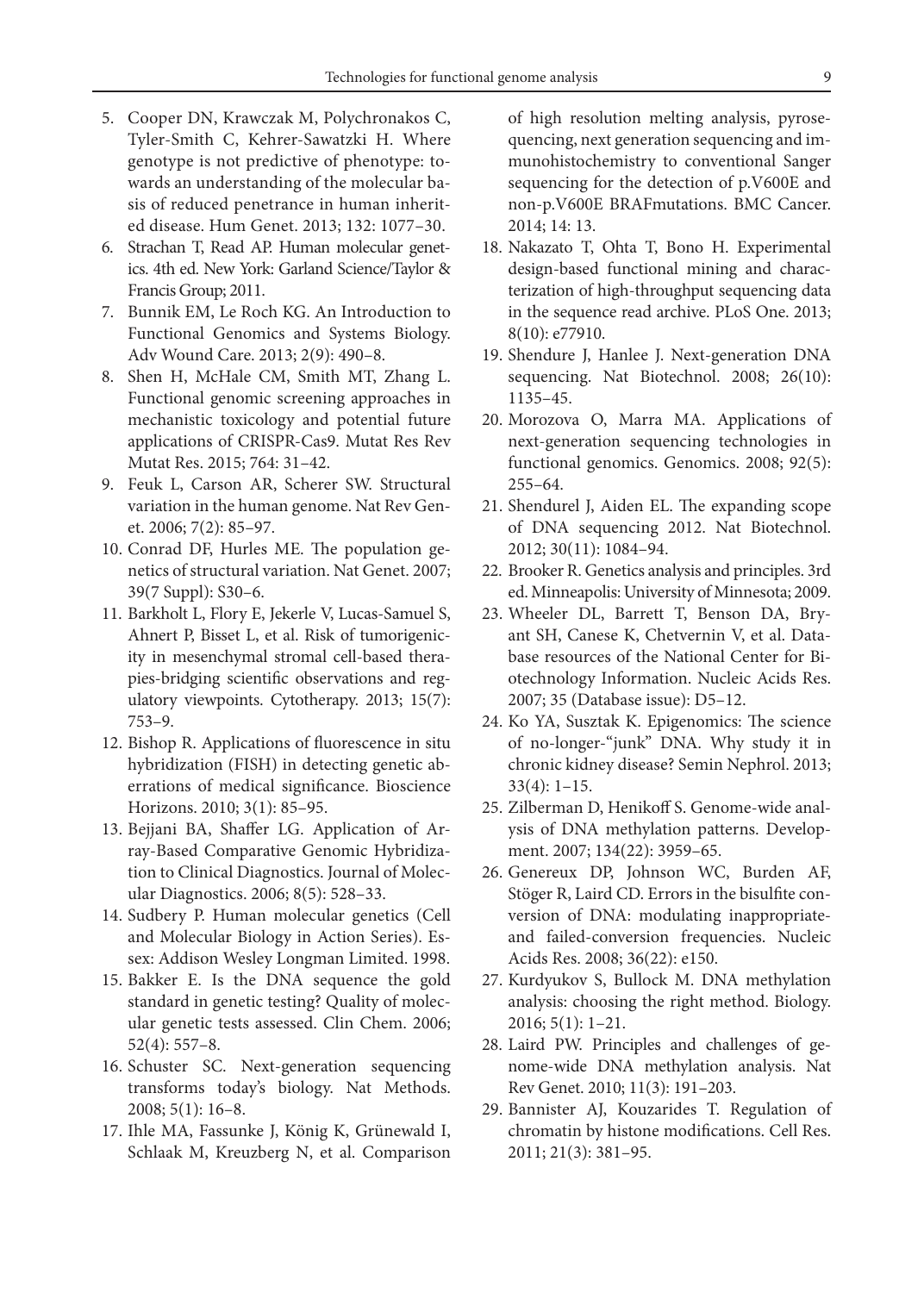- 30. Collas P. The current state of chromatin immunoprecipitation. Mol Biotechnol. 2010; 45(1): 87–100.
- 31. Maston GA, Evans SK, Green MR. Transcriptional regulatory elements in the human genome. Annu Rev Genomics Hum Genet. 2006; 7: 29–59.
- 32. Loots GG. Genomic identification of regulatory elements by evolutionary sequence comparison and functional analysis. Adv Genet. 2008; 61: 269–93.
- 33. Kimura H. Histone modifications for human epigenome analysis. J Hum Genet. 2013; 58(7): 439–45.
- 34. Pall GS, Hamilton AJ. Improved northern blot method for enhanced detection of small RNA. Nat Protoc. 2008; 3(6): 1077–84.
- 35. Hu M, Polyak K. Serial analysis of gene expression. Nat Protoc. 2006; 1(4): 1743–60.
- 36. Freeman WM, Walker SJ, Vrana KE. Quantitative RT-PCR: pitfalls and potential. Biotechniques. 1999; 26(1): 112–22, 124–5.
- 37. Pabinger S, Rodiger S, Kriegner A, Vierlinger K, Weinhausel A. A survey of tools for the analysis of quantitative PCR (qPCR) data. Biomolecular Detection and Quantification. 2014; 1(1): 23–33.
- 38. Filion M. Quantitative Real-time PCR in Applied Microbiology. Norfolk: Caister Academic Press; 2012.
- 39. Rao X, Huang X, Zhou Z, Lin X. An improvement of the 2ˆ(–delta delta CT) method for quantitative real-time polymerase chain reaction data analysis. Biostat Bioinforma Biomath. 2013; 3(3): 71–85.
- 40. Smith CJ, Osborn AM. Advantages and limitations of quantitative PCR (Q-PCR)-based approaches in microbial ecology. FEMS Microbiol Ecol. 2009; 67(1): 6–20.
- 41. Malone JH, Oliver B. Microarrays, deep sequencing and the true measure of the transcriptome. BMC biology. 2011; 9: 34.
- 42. Gresham D, Dunham MJ, Botstein D. Comparing whole genomes using DNA microarrays. Nat Rev Genet. 2008; 9(4): 291–302.
- 43. Marioni JC, Mason CE, Mane SM, Stephens M, Gilad Y. RNA-seq: an assessment of technical reproducibility and comparison with gene expression arrays. Genome Res. 2008; 18(9): 1509–17.
- 44. Wang Z, Gerstein M, Snyder M. RNA-Seq: a revolutionary tool for transcriptomics. Nat Rev Genet. 2009; 10(1): 57–63.
- 45. Williams AG, Thomas S, Wyman SK, Holloway AK. RNA-seq data: challenges in and recommendations for experimental design and analysis. Curr Protoc Hum Genet. 2014; 83: 11.13.1–20.
- 46. Gygi SP, Rochon Y, Franza BR, Aebersold R. Correlation between protein and mRNA abundance in yeast. Mol Cell Biol. 1999; 19(3): 1720–30.
- 47. Griffin TJ, Gygi SP, Ideker T, Rist B, Eng J, Hood L, Aebersold R. Complementary profiling of gene expression at the transcriptome and proteome levels in Saccharomyces cerevisiae. Mol Cell Proteomics. 2002; 1(4): 323–33.
- 48. Glisovic T, Bachorik JL, Yong J, Dreyfuss G. RNAbinding proteins and post-transcriptional gene regulation. FEBS Lett. 2008; 582(14): 1977–86.
- 49. Prieto JM, Balseiro A, Casais R, Abendano N, Fitzgerald LE, Garrido JM, et al. Sensitive and specific enzyme-linked immunosorbent assay for detecting serum antibodies against Mycobacterium avium subsp. paratuberculosis in fallow deer. Clin Vaccine Immunol. 2014; 21(8): 1077–85.
- 50. Rabilloud T, Lelong C. Two-dimensional gel electrophoresis in proteomics: a tutorial. J Proteomics. 2011; 74(10): 1829–41.
- 51. Bunai K, Yamane K. Effectiveness and limitation of two-dimensional gel electrophoresis in bacterial membrane protein proteomics and perspectives. J Chromatogr B Analyt Technol Biomed Life Sci. 2005; 815(1–2): 227–36.
- 52. Yates JR, Ruse CI, Nakorchevsky A. Proteomics by mass spectrometry: approaches, advances, and applications. Annu Rev Biomed Eng. 2009; 11: 49–79.
- 53. Stanczyk FZ, Clarke NJ. Advantages and challenges of mass spectrometry assays for steroid hormones. J Steroid Biochem Mol Biol. 2010; 121(3–5): 491–5.
- 54. van Duijn E. Current limitations in native mass spectrometry based structural biology. J Am Soc Mass Spectrom. 2010; 21(6): 971–8.
- 55. Nelson RW, Krone JR, Bieber AL, Williams P. Mass spectrometric immunoassay. Anal Chem. 1995; 67(7): 1153–8.